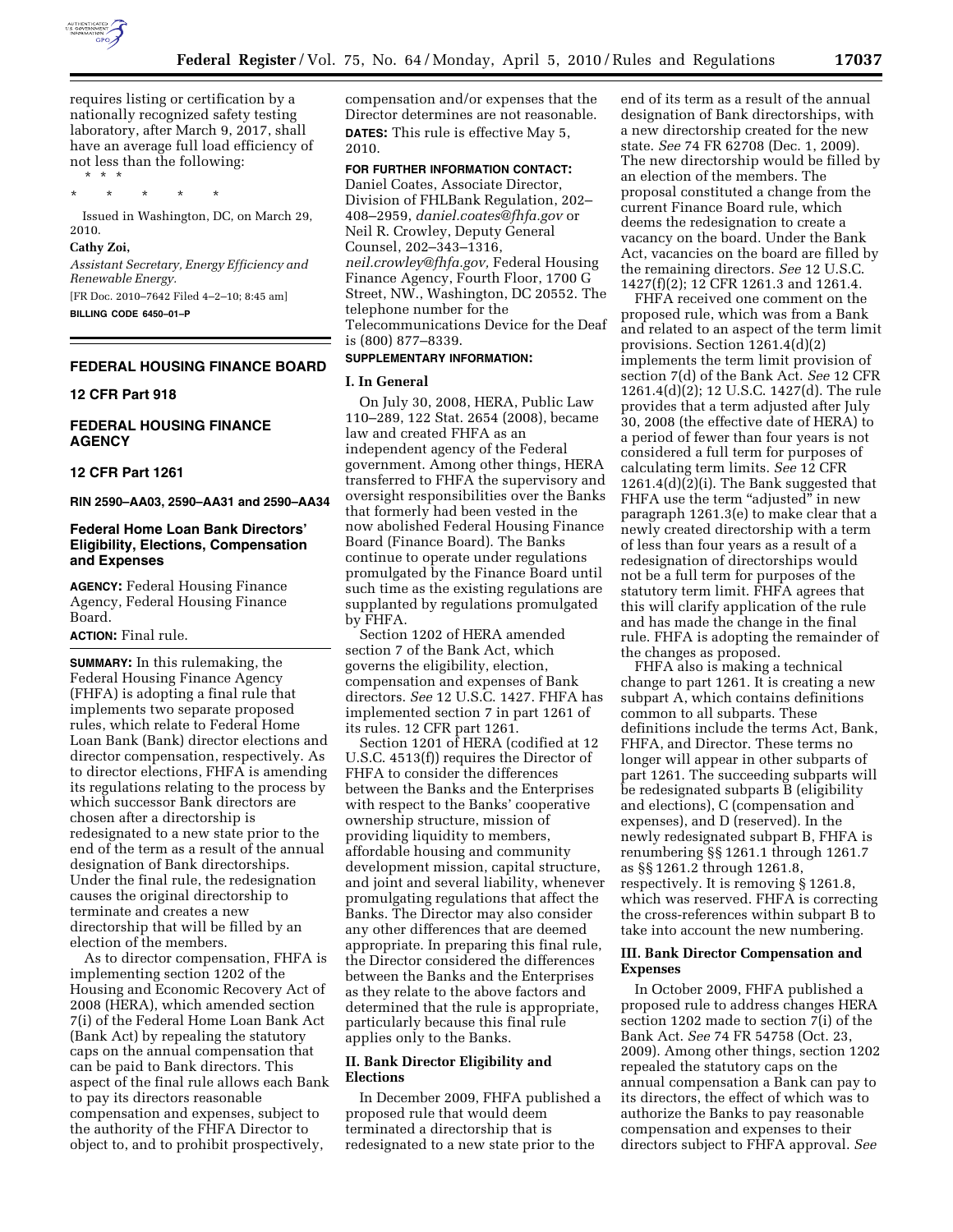12 U.S.C. 1427(i). The proposed rule would implement the provisions of section 7(i) of the Bank Act in a manner that is consistent with the other authorities that the FHFA Director has over the compensation practices of the other regulated entities, *i.e.,* the Federal National Mortgage Association and the Federal Home Loan Mortgage Corporation.

FHFA received six public comments on the proposed rule, three from Banks, one from the Council of Banks, which is a trade group representing all twelve Banks, one from a trade association representing home builders, and one from a public interest group. All commenters generally supported the rule and the goal of increased transparency.

For aspects of the proposed rule with respect to which FHFA received no comments, FHFA is adopting those provisions as proposed, and they generally are not addressed in this preamble. One comment concerned provisions of part 1261 that were not the focus of this rulemaking, such as board diversity and differences between elected and independent Bank directors. Because those matters are beyond the scope of the proposed rules, FHFA is not addressing them in either the regulation or this supplementary information. FHFA discusses issues raised by the other comments in the analysis of the appropriate section of the final rule below.

#### *A. Definitions—Section 1261.20*

FHFA received no comments on the definition section. However, because the term "expense" is used throughout the subpart and because reimbursable expenses are described as part of proposed § 1261.24, FHFA has decided to relocate the substance of the description of reimbursable expenses into a new definition. The final rule adds the term "expenses" to the definition section without making any substantive changes from proposed § 1261.24, which is deleted from the final rule. FHFA received no comments on § 1261.24.

#### *B. General—Section 1261.21*

FHFA has separated proposed § 1261.21(b) into two parts—the first concerns annual reporting requirements relating to anticipated compensation for the coming year and the second concerns annual reporting requirements relating to compensation and expenses for the prior year. FHFA received comments on two aspects of the reporting requirements. The first comment concerned the report on compensation a Bank expects to pay in

the upcoming year. A Bank suggested that FHFA change the due date for the report from December 1 to December 31 because some Banks address compensation issues at the last meeting of the year, which may occur later in December. FHFA has made this amendment in § 1261.21(b)(1).

The second group of comments concerned the reporting requirements for compensation and expenses that a Bank has paid in the prior year. In response to these comments, FHFA is making certain revisions to § 1261.21(b) and is deleting proposed § 1261.25, which would have required the Banks to disclose certain information about compensation practices in their annual reports to members. Finance Board regulations long had required the annual reports the Banks provide to their members to include certain information about the compensation and expenses paid to Bank directors. Section 1261.25 of the proposed rule would have expanded the elements a Bank had to include in the annual reports to provide members with additional information about director compensation, expenses, and meeting attendance. That proposal prompted comments questioning whether it effectively would require the Banks to include items in their filings with the U.S. Securities and Exchange Commission (SEC) that are not required by the federal securities laws. Since the Banks became registered with the SEC, they generally have ceased providing their members an annual report separate from the Form 10–K that they file with SEC, which includes information about director and officer compensation. FHFA agrees that the expanded provisions of § 1261.25 of the proposed rule could have the unintended consequence of requiring a Bank to include in its Form 10–K information that differs from what otherwise is required for SEC registrants, and has determined that the appropriate course is to delete from the final rule any requirements relating to the content of the Banks' annual reports.

Because FHFA needs information about director compensation and expenses for its own supervisory and regulatory purposes, *i.e.,* to assess the reasonableness of the compensation and to compile compensation information for its HERA-mandated annual report to Congress, it has decided to revise the final rule to require the Banks to report the information they would have provided in the annual reports to members to FHFA. Thus, § 1261.21(b)(2) of the final rule requires the Banks to report by the tenth day of the calendar year, seven categories of information

relating to director compensation, expenses, and meeting attendance for the immediately preceding calendar year. Those categories relate to compensation and expenses paid to each director, compensation and expenses for all directors, group expenses, as well as the number of board and committee meetings held during the year and each director's attendance at those meetings. FHFA intends for these new reporting requirements to cover compensation, expenses, and meetings that occur in calendar year 2010.

FHFA received several comments about group expenses, such as dinners in conjunction with board or committee meetings that a Bank does not reimburse back to individual directors. Commenters suggested three different methods for dealing with group expenses: (1) Do not report it as an expense; (2) treat it as an aggregated expense that FHFA will review during exam process; or (3) aggregate it, with the average cost allocated back to each director. FHFA believes that these group expenses are "expenses" relating to the directors' attendance at board meetings, but agrees that allocating them among the attending directors might be burdensome. Therefore, FHFA has decided that the Banks need only provide an aggregate sum of group expenses as part of the report on prior year payments.

Several commenters asked FHFA to clarify that a director can attend a board or committee meeting either in person or through electronic means, such as video or teleconferencing. FHFA encourages in-person attendance by all directors, but will deem an individual director's participation in the entire meeting via video or teleconferencing as attendance solely for purposes of reporting that director's attendance under § 1261.21(b)(2)(vii). The board of directors is still required by § 1261.24(a) to hold a minimum of six in-person meetings each year, which requirement is separate from the reporting requirements of § 1261.21.

### *C. Director Disapproval—Section 1261.23*

FHFA received several comments on proposed § 1261.23, which addresses the FHFA Director's authority to disapprove compensation arrangements that do not conform to the reasonableness standard imposed by section 7(i) of the Bank Act. One commenter asked FHFA to clarify that the prospective disapproval determination or order does not apply to earned but unpaid compensation and expenses incurred but not yet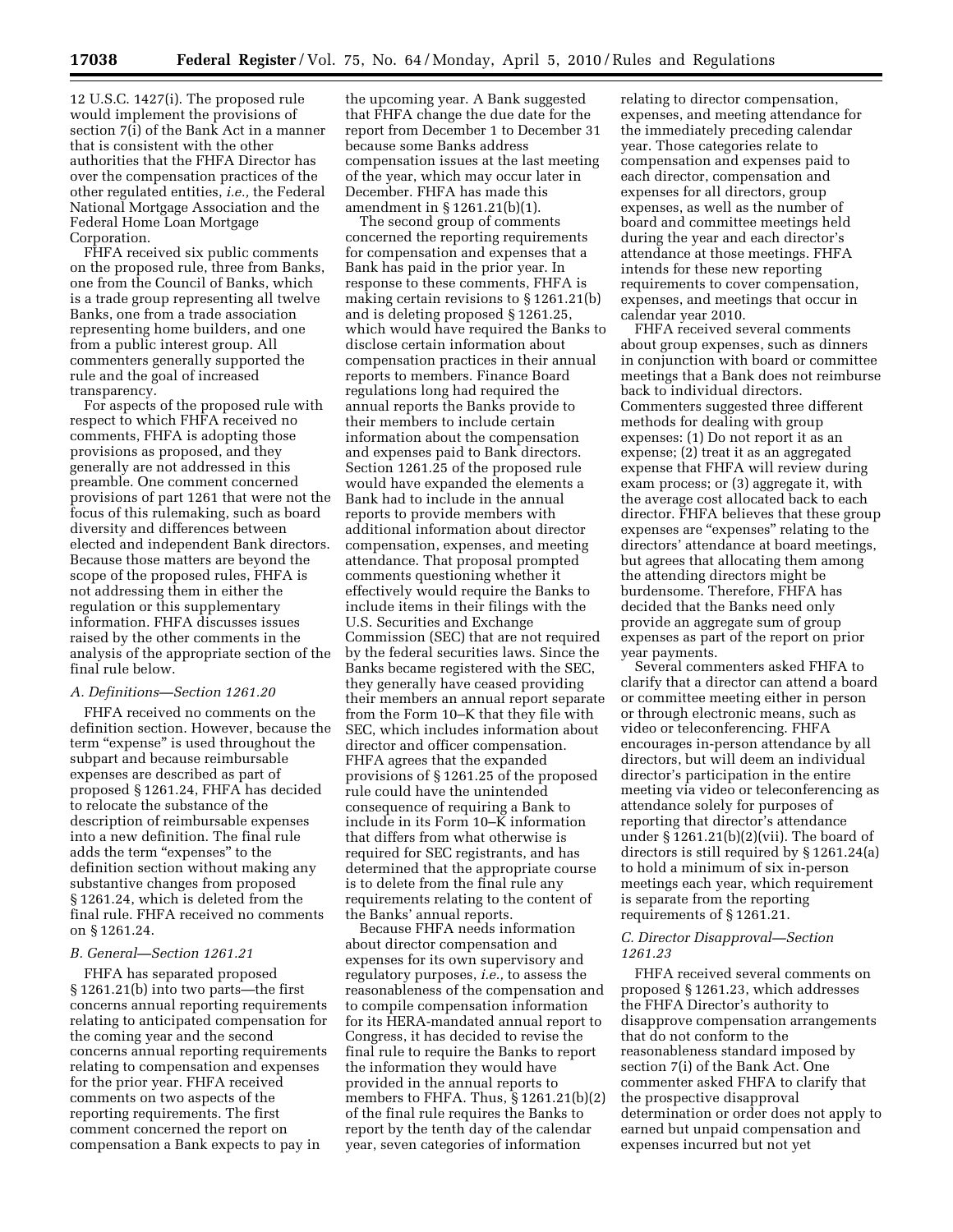reimbursed. FHFA has done so in the final rule.

Two commenters suggested that the final rule establish a formal process for any determinations of unreasonable director compensation and that the Director provide a written factual analysis to a Bank along with any order directing a Bank to cease further payments at that level. FHFA does not see the need to establish a formal process for reviewing the reasonableness of a Bank's compensation practices, since there are in place already certain requirements to ensure the Agency makes decisions in a responsible manner. Under the Bank Act and principles of administrative law, FHFA must act reasonably in all cases and must have a reasonable factual basis for any regulatory or supervisory actions it takes. In light of these statutory requirements, FHFA believes that it is not necessary to create an additional formal process or to treat decisions made on director compensation any differently from the many other supervisory determinations FHFA makes. While FHFA may not issue a formal written analysis to a Bank whenever the Director deems its compensation arrangements to be unreasonable, it will endeavor to ensure that it provides an opportunity for the Bank to provide its views. Further, the Agency will provide guidance and will advise generally on the aspects of the compensation practices deemed objectionable and suggest improvements. The guidance likely will be in the form of a dialogue with the Bank, much like FHFA staff already engages in with respect to other matters of supervisory concern.

#### *D. Board Meetings—Section 1261.24*

In § 1261.24 of the final rule, FHFA has combined two separate provisions of the proposed rule relating to board and committee meetings. Proposed § 1261.26, which concerned the number of board and committee meetings, now appears in § 1261.24(a) without substantive change. Proposed § 1261.27, which concerned the site of board and committee meetings, now appears in 1261.24(b) without substantive change. FHFA did not receive any comments on these sections.

# **IV. Paperwork Reduction Act**

The final rule does not contain any information collection requirements that require the approval of the Office of Management and Budget under the Paperwork Reduction Act (44 U.S.C. 3501 *et seq.*).

### **V. Regulatory Flexibility Act**

The final rule applies only to the Banks, which do not come within the meaning of "small entities" for purposes of the Regulatory Flexibility Act (RFA). *See* 5 U.S.C. 601(6). Therefore, in accordance with section 605(b) of the RFA, 5 U.S.C. 605(b), the FHFA certifies that this final rule will not have a significant economic impact on a substantial number of small entities.

# **List of Subjects in 12 CFR Parts 918 and 1261**

Banks, Banking, Community development, Conflicts of interest, Credit, Elections, Ethical conduct, Federal home loan banks, Financial disclosure, Housing, Reporting and recordkeeping requirements, Wages.

■ For the reasons stated in the preamble, under the authority of 12 U.S.C. 4511 and 4526, FHFA hereby amends chapters IX and XII of title 12 of the Code of Federal Regulations as follows:

#### **CHAPTER IX—FEDERAL HOUSING FINANCE BOARD**

### **PART 918—[REMOVED]**

■ 1. Remove 12 CFR part 918.

# **CHAPTER XII—FEDERAL HOUSING FINANCE AGENCY**

# **PART 1261—FEDERAL HOME LOAN BANK DIRECTORS**

■ 2. The authority citation for part 1261 continues to read as follows:

**Authority:** 12 U.S.C. 1426, 1427, 1432, 4511, and 4526.

■ 3. Redesignate subparts A, B, and C as subparts B, C, and D, respectively.

■ 4. Redesignate §§ 1261.1 through 1261.7 as §§ 1261.2 through 1261.8, respectively.

■ 5. Add a new Subpart A to read as follows:

#### **Subpart A—Definitions**

#### **§ 1261.1 Definitions.**

As used in this part: *Bank* written in title case means a Federal Home Loan Bank established under section 12 of the Bank Act (12 U.S.C. 1432).

*Bank Act* means the Federal Home Loan Bank Act, as amended (12 U.S.C. 1421 through 1449).

*Director* means the Director of the Federal Housing Finance Agency.

*FHFA* means Federal Housing Finance Agency.

#### **Subpart B—[Amended]**

■ 6. Amend newly redesignated subpart B as follows:

■ a. Revise all references to "the Act" to read ''the Bank Act''; and

■ b. Amend references as indicated in the table below:

| Amend:                                                                   | By removing the reference to:                                                  | And adding in its place:               |
|--------------------------------------------------------------------------|--------------------------------------------------------------------------------|----------------------------------------|
| Newly redesignated $§$ 1261.2, definition of the<br>term "Voting State". |                                                                                | 12 CFR part 1263.                      |
| Newly redesignated § 1261.4(a)(2)                                        | 12 CFR 925.20 and 925.22, or any successor<br>provisions.                      | §§1263.20 and 1263.22 of this chapter. |
|                                                                          | 12 CFR 925.20 and 925.22, or any successor<br>provisions.                      | §§1263.20 and 1263.22 of this chapter. |
|                                                                          |                                                                                | § 1261.4(c).                           |
|                                                                          |                                                                                | \$1261.4(c).                           |
|                                                                          | 12 CFR 925.20 and 925.22, or any successor<br>provisions.                      | §§1263.20 and 1263.22 of this chapter. |
|                                                                          |                                                                                | \$1261.6.                              |
|                                                                          |                                                                                | § 1261.7(f).                           |
|                                                                          |                                                                                | § 1261.7(e).                           |
|                                                                          |                                                                                | § 1261.7(a).                           |
|                                                                          |                                                                                | § 1261.7(a)(3).                        |
| Newly redesignated $\S$ 1261.8(d), introductory<br>text.                 |                                                                                | \$1261.6.                              |
|                                                                          |                                                                                | § 1261.7(e).                           |
|                                                                          | §1261.9(a) …………………………………………………   §1261.6(a) ……………………………………………………   §1261.7(a). |                                        |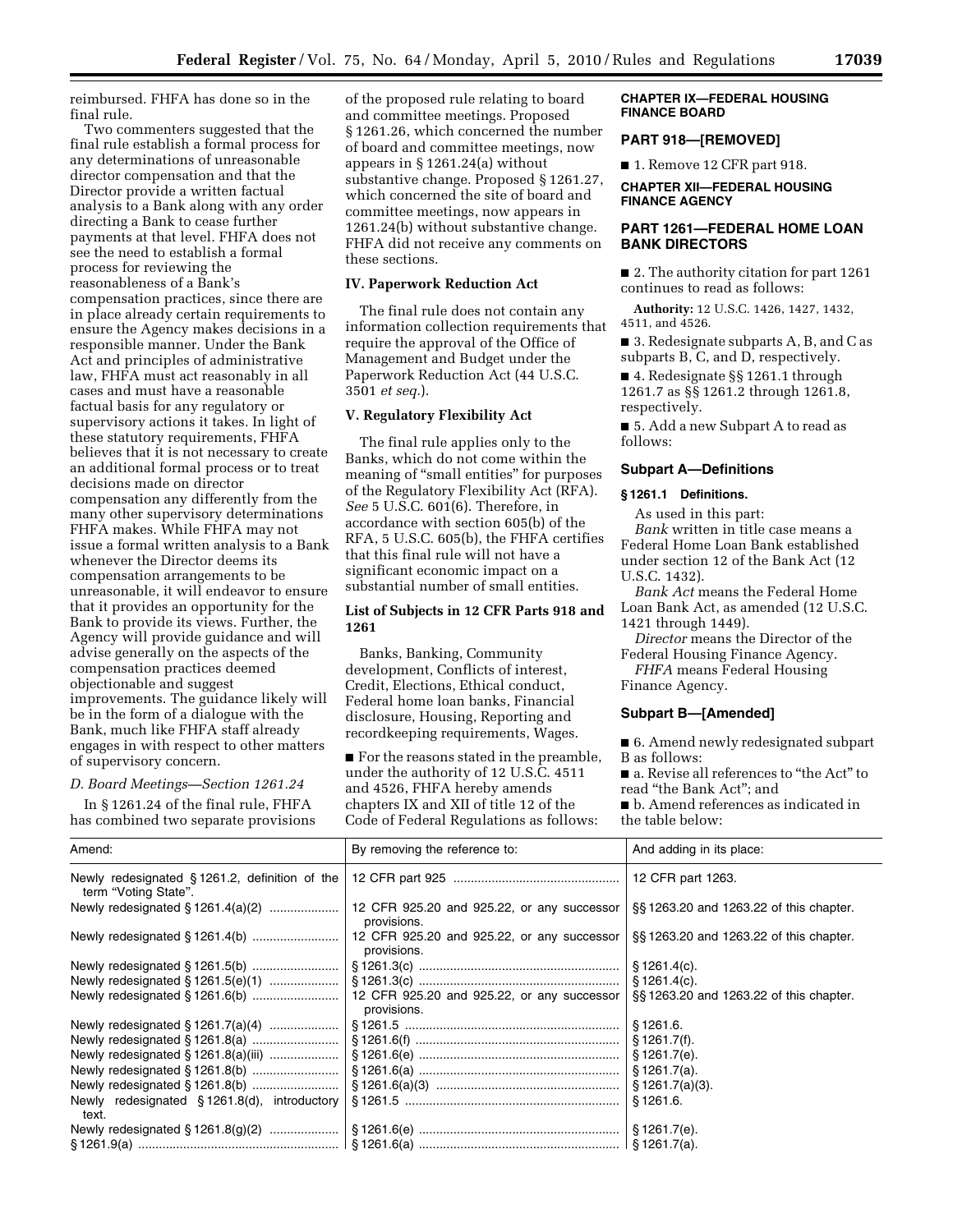| Amend: | By removing the reference to: | And adding in its place: |
|--------|-------------------------------|--------------------------|
|        |                               |                          |

■ 7. In newly redesignated § 1261.2 revise the introductory text to read as set forth below, and remove the definitions of the terms *Act, Bank, Director* and *FHFA*.

### **§ 1261.2 Definitions.**

As used in this Subpart B: \* \* \* \* \*

■ 8. Amend newly redesignated § 1261.4 by revising paragraph (d) and adding new paragraph (e) to read as follows:

#### **§ 1261.4 Designation of member directorships.**

\* \* \* \* \* (d) *Notification.* On or before June 1 of each year, FHFA will notify each Bank in writing of the total number of directorships established for the Bank and the number of member directorships designated as representing the members in each voting state in the Bank district.

(e) *Change of state.* If the annual designation of member directorships results in an existing directorship being redesignated as representing members in a different State, that directorship shall be deemed to terminate in the previous State as of December 31 of that year, and a new directorship to begin in the succeeding State as of January 1 of the next year. The new directorship shall be filled by vote of the members in the succeeding State and, in order to maintain the staggered terms of directorships, shall be adjusted to a term equal to the remaining term of the previous directorship if it had not been redesignated to another State. ■ 9. Amend newly redesignated § 1261.5 by revising paragraph (e) to

# **§ 1261.5 Director eligibility.**

read as follows:

\* \* \* \* \* (e) *Loss of eligibility.* A director shall become ineligible to remain in office if, during his or her term of office, the directorship to which he or she has been elected is eliminated. The incumbent director shall become ineligible after the close of business on December 31 of the year in which the directorship is eliminated.

### **§ 1261.8 [Amended]**

■ 10. Amend newly redesignated § 1261.8 by adding " $(1)$ " after the "." at the end of the italicized heading of paragraph (a).

■ 11. Add subpart C to read as follows:

# **Subpart C—Federal Home Loan Bank Directors' Compensation and Expenses**

| 1261.20 Definitions.                    |  |
|-----------------------------------------|--|
| 1261.21 General.                        |  |
| 1261.22 Directors' compensation policy. |  |
| 1261.23 Director disapproval.           |  |
| 1261.24 Board meetings.                 |  |
|                                         |  |

#### **Subpart C—Federal Home Loan Bank Directors' Compensation and Expenses**

### **§ 1261.20 Definitions.**

As used in this subpart C: *Compensation* means any payment of money or the provision of any other thing of current or potential value in connection with service as a director. Compensation includes all direct and indirect payments of benefits, both cash and non-cash, granted to or for the benefit of any director.

*Expenses* means necessary and reasonable travel, subsistence and other related expenses incurred in connection with the performance of official duties as are payable to senior officers of the Bank under the Bank's travel policy, except gift or entertainment expenses.

#### **§ 1261.21 General.**

(a) *Standard.* Each Bank may pay its directors reasonable compensation for the time required of them, and their necessary expenses, in the performance of their duties, as determined by a resolution adopted by the board of directors of the Bank and subject to the provisions of this subpart.

(b) *Reporting.* (1) *Following calendar year.* By December 31 of each calendar year, each Bank shall report to the Director the compensation it anticipates paying to its directors for the following calendar year.

(2) *Preceding calendar year.* No later than the tenth business day of each calendar year, each Bank shall report to the Director the following information relating to director compensation, expenses and meeting attendance for the immediately preceding calendar year:

(i) The total compensation paid to each director;

(ii) The total expenses paid to each director;

(iii) The total compensation paid to all directors;

(iv) The total expenses paid to all directors;

(v) The total of all expenses incurred at group functions that are not reimbursed to individual directors, such as the cost of group meals in connection with board and committee meetings;

(vi) The total number of meetings held by the board and its designated committees; and

(vii) The number of board and designated committee meetings each director attended in-person or through electronic means such as video or teleconferencing.

#### **§ 1261.22 Directors' compensation policy.**

(a) *General.* Each Bank's board of directors annually shall adopt a written compensation policy to provide for the payment of reasonable compensation and expenses to the directors for the time required of them in performing their duties as directors. Payments under the directors' compensation policy may be based on any factors that the board of directors determines reasonably to be appropriate, subject to the requirements in this subpart.

(b) *Minimum contents.* The compensation policy shall address the activities or functions for which director attendance or participation is necessary and which may be compensated, and shall explain and justify the methodology used to determine the amount of compensation to be paid to the Bank directors. The compensation policy shall require that any compensation paid to a director reflect the amount of time the director has spent on official Bank business, and shall require that compensation be reduced, as necessary to reflect lesser attendance or performance at board or committee meetings during a given year.

(c) *Prohibited payments.* A Bank shall not pay a director who regularly fails to attend board or committee meetings, and shall not pay fees to a director that do not reflect the director's performance of official Bank business conducted prior to the payment of such fees.

(d) *Submission requirements.* No later than the tenth business day after adopting its annual policy for director compensation and expenses, and at least 30 days prior to disbursing the first payment to any director, each Bank shall submit to the Director a copy of the policy, along with all studies or other supporting materials upon which the board relied in determining the level of compensation and expenses to pay to its directors.

# **§ 1261.23 Director disapproval.**

The Director may determine, based upon his or her review of a Bank's